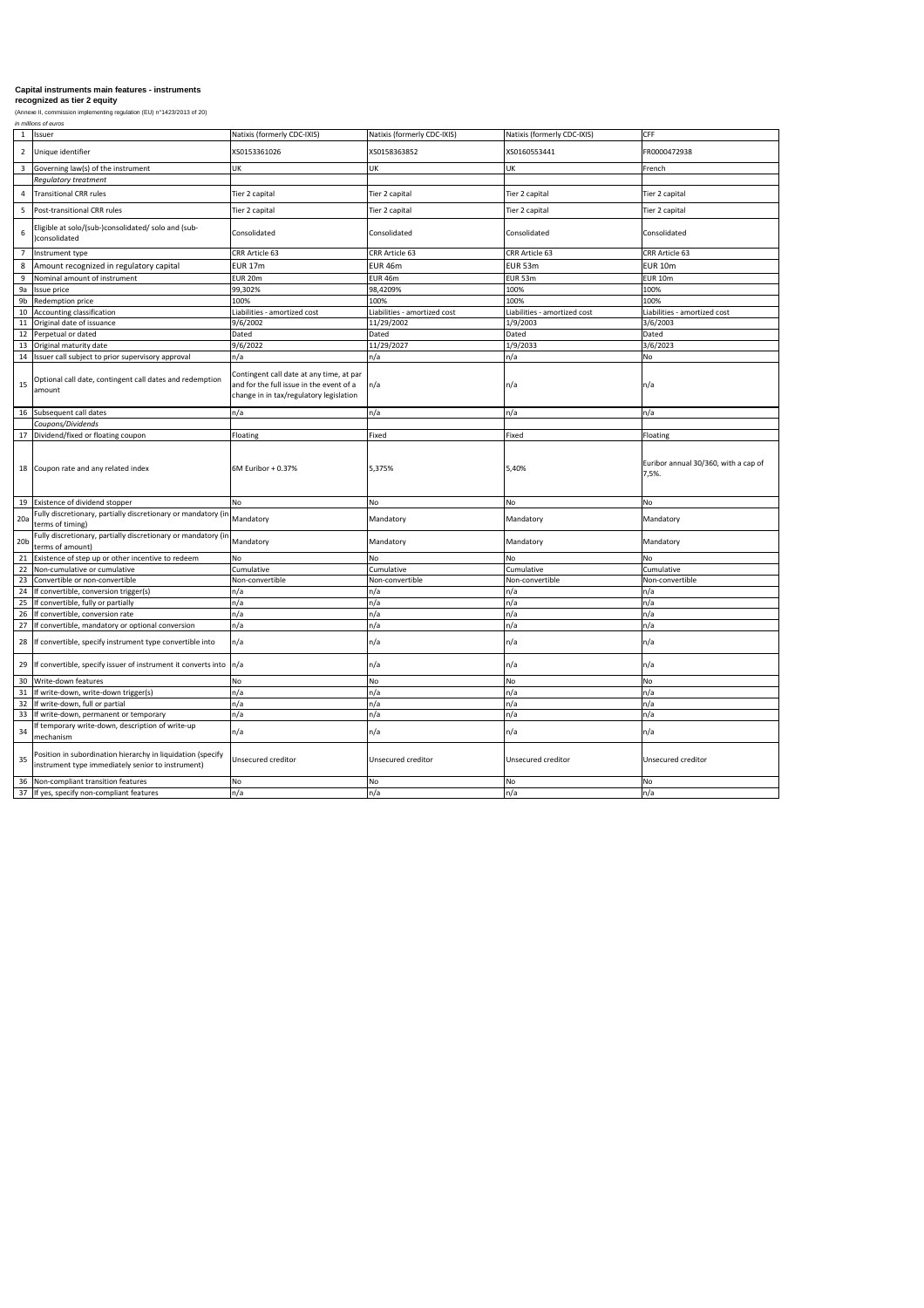*in millions of euros*

|                 | Issuer                                                                                                           | Natixis (formerly CDC-IXIS)  | Natixis                                                                                                           | <b>Natixis</b>                  | <b>BPCE (formerly CNCE)</b>                                        |
|-----------------|------------------------------------------------------------------------------------------------------------------|------------------------------|-------------------------------------------------------------------------------------------------------------------|---------------------------------|--------------------------------------------------------------------|
| $\overline{2}$  | Unique identifier                                                                                                | XS0160553441                 | FR0010405894                                                                                                      | XS0301168281                    | FR0010712935                                                       |
| 3               | Governing law(s) of the instrument                                                                               | <b>UK</b>                    | French                                                                                                            | <b>UK</b>                       | French                                                             |
|                 | <b>Regulatory treatment</b>                                                                                      |                              |                                                                                                                   |                                 |                                                                    |
| 4               | Transitional CRR rules                                                                                           | Tier 2 capital               | Tier 2 capital                                                                                                    | Tier 2 capital                  | Tier 2 capital                                                     |
| 5               | Post-transitional CRR rules                                                                                      | Tier 2 capital               | Tier 2 capital                                                                                                    | Tier 2 capital                  | Tier 2 capital                                                     |
| 6               | Eligible at solo/(sub-)consolidated/ solo and (sub-<br>)consolidated                                             | Consolidated                 | Consolidated                                                                                                      | Consolidated                    | Consolidated                                                       |
|                 | Instrument type                                                                                                  | CRR Article 63               | <b>CRR Article 63</b>                                                                                             | CRR Article 63                  | <b>CRR Article 63</b>                                              |
| 8               | Amount recognized in regulatory capital                                                                          | EUR <sub>7m</sub>            | <b>EUR 343m</b>                                                                                                   | EUR 81m                         | EUR 68m                                                            |
| 9               | Nominal amount of instrument                                                                                     | EUR <sub>7m</sub>            | <b>EUR 500m</b>                                                                                                   | <b>EUR 100m</b>                 | <b>EUR 546m</b>                                                    |
| 9a              | Issue price                                                                                                      | 100%                         | 100%                                                                                                              | 100,000%                        | 100,913%                                                           |
| 9b              | Redemption price                                                                                                 | 100%                         | 100%                                                                                                              | 100%                            | n/a                                                                |
| 10              | Accounting classification                                                                                        | Liabilities - amortized cost | Liabilities - amortized cost                                                                                      | Liabilities - fair value option | Liabilities - amortized cost                                       |
|                 | Original date of issuance                                                                                        | 4/1/2003                     | 12/15/2006                                                                                                        | 5/31/2007                       | 2/13/2009                                                          |
| 12              | Perpetual or dated                                                                                               | Dated                        | Dated                                                                                                             | Dated                           | Dated                                                              |
| 13              | Original maturity date                                                                                           | 1/9/2033                     | 12/15/2021                                                                                                        | 5/31/2022                       | 2/13/2019                                                          |
| 14              | Issuer call subject to prior supervisory approval                                                                | n/a                          | n/a                                                                                                               | n/a                             | No                                                                 |
| 15              | Optional call date, contingent call dates and redemption<br>amount                                               | n/a                          | Contingent call date at any time, at par<br>and for the full issue in the event of a<br>change in tax legislation | n/a                             | n/a                                                                |
|                 | 16 Subsequent call dates                                                                                         | n/a                          | n/a                                                                                                               | n/a                             | n/a                                                                |
|                 | Coupons/Dividends                                                                                                |                              |                                                                                                                   |                                 |                                                                    |
|                 | Dividend/fixed or floating coupon                                                                                | Fixed                        | Floating                                                                                                          | Floating                        | Fixed                                                              |
| 18              | Coupon rate and any related index                                                                                | 5,40%                        | 10y CMS                                                                                                           | 10y CMS                         | 5,75%                                                              |
| 19              | Existence of dividend stopper                                                                                    | <b>No</b>                    | No                                                                                                                | <b>No</b>                       | No                                                                 |
| 20a             | Fully discretionary, partially discretionary or mandatory (in<br>terms of timing)                                | Mandatory                    | Mandatory                                                                                                         | Mandatory                       | Mandatory                                                          |
| 20 <sub>b</sub> | Fully discretionary, partially discretionary or mandatory (in<br>terms of amount)                                | Mandatory                    | Mandatory                                                                                                         | Mandatory                       | Mandatory                                                          |
|                 | Existence of step up or other incentive to redeem                                                                | <b>No</b>                    | No.                                                                                                               | <b>No</b>                       | No                                                                 |
| 22              | Non-cumulative or cumulative                                                                                     | Cumulative                   | Cumulative                                                                                                        | Cumulative                      | Cumulative                                                         |
| 23              | Convertible or non-convertible                                                                                   | Non-convertible              | Non-convertible                                                                                                   | Non-convertible                 | Non-convertible                                                    |
| 24              | If convertible, conversion trigger(s)                                                                            | n/a                          | n/a                                                                                                               | n/a                             | n/a                                                                |
| 25              | If convertible, fully or partially                                                                               | n/a                          | n/a                                                                                                               | n/a                             | n/a                                                                |
| 26              | If convertible, conversion rate                                                                                  | n/a                          | n/a                                                                                                               | n/a                             | n/a                                                                |
| 27              | If convertible, mandatory or optional conversion                                                                 | n/a                          | n/a                                                                                                               | n/a                             | n/a                                                                |
| 28              | If convertible, specify instrument type convertible into                                                         | n/a                          | In/a                                                                                                              | n/a                             | n/a                                                                |
| 29              | If convertible, specify issuer of instrument it converts into $\vert n/a \vert$                                  |                              | In/a                                                                                                              | n/a                             | n/a                                                                |
| 30              | Write-down features                                                                                              | No                           | No                                                                                                                | <b>No</b>                       | No                                                                 |
| 31              | If write-down, write-down trigger(s)                                                                             | n/a                          | n/a                                                                                                               | n/a                             | n/a                                                                |
| 32              | If write-down, full or partial                                                                                   | n/a                          | n/a                                                                                                               | n/a                             | n/a                                                                |
| 33              | If write-down, permanent or temporary                                                                            | n/a                          | n/a                                                                                                               | n/a                             | n/a                                                                |
| 34              | f temporary write-down, description of write-up<br>mechanism                                                     | n/a                          | $\ln/a$                                                                                                           | n/a                             | n/a                                                                |
| 35              | Position in subordination hierarchy in liquidation (specify<br>instrument type immediately senior to instrument) | Unsecured creditor           | Unsecured creditor                                                                                                | <b>Unsecured creditor</b>       | Instrument principal subordinated to<br>unsubordinated instruments |
| 36              | Non-compliant transition features                                                                                | No                           | No                                                                                                                | <b>No</b>                       | <b>No</b>                                                          |
| 37              | If yes, specify non-compliant features                                                                           | n/a                          | n/a                                                                                                               | n/a                             | n/a                                                                |

# **Capital instruments main features - instruments**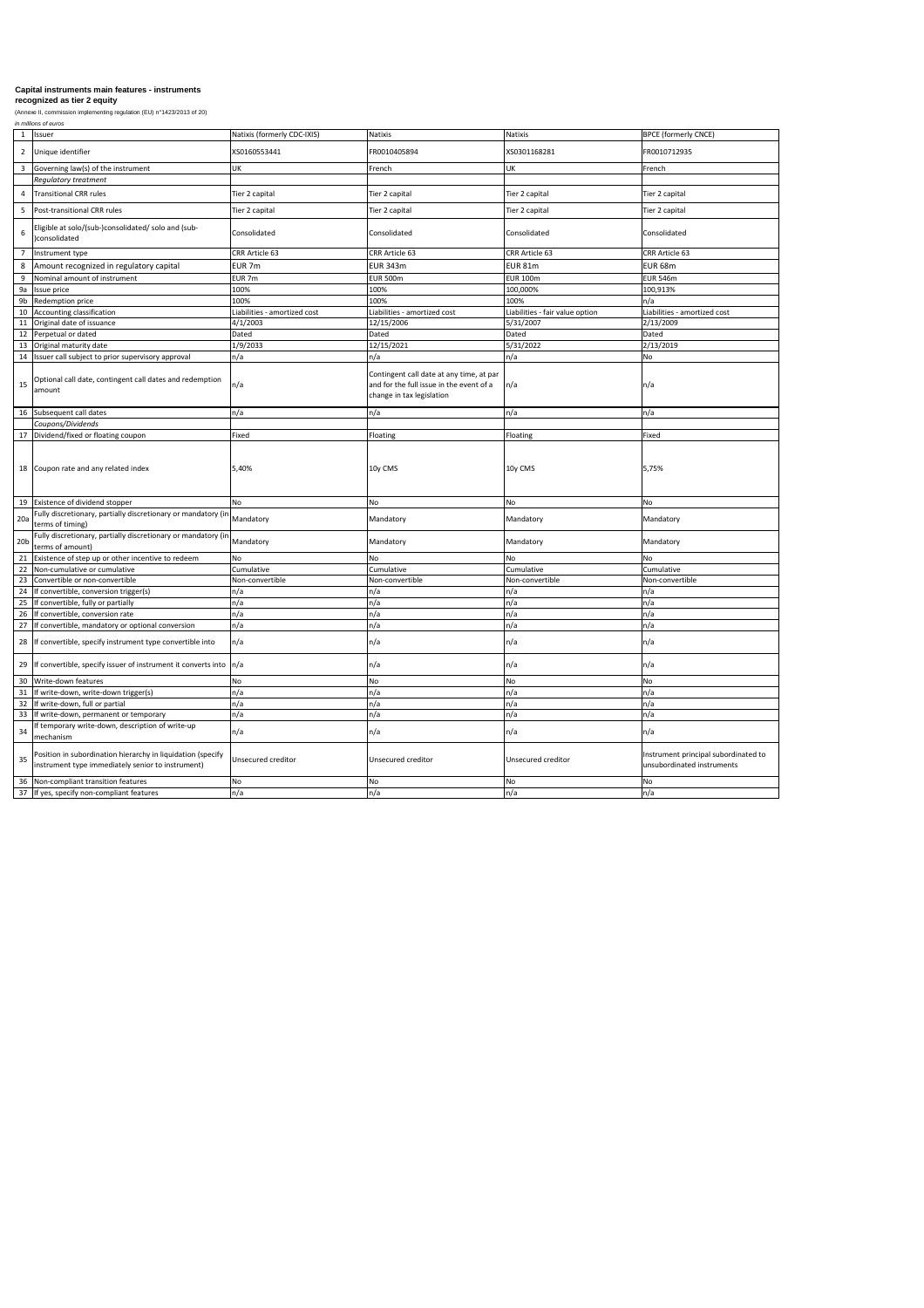*in millions of euros* 

|                 | <i>in millions of euros</i>                                                                                      |                                                                    |
|-----------------|------------------------------------------------------------------------------------------------------------------|--------------------------------------------------------------------|
| $\mathbf{1}$    | Issuer                                                                                                           | <b>BPCE</b>                                                        |
| $\overline{2}$  | Unique identifier                                                                                                | FR0011538222                                                       |
| 3               | Governing law(s) of the instrument                                                                               | French                                                             |
|                 | Regulatory treatment                                                                                             |                                                                    |
| 4               | <b>Transitional CRR rules</b>                                                                                    | Tier 2 capital                                                     |
| 5               | <b>Post-transitional CRR rules</b>                                                                               | Tier 2 capital                                                     |
| 6               | Eligible at solo/(sub-)consolidated/ solo and (sub-<br>)consolidated                                             | Consolidated                                                       |
| $\overline{7}$  | Instrument type                                                                                                  | CRR Article 63                                                     |
| 8               | Amount recognized in regulatory capital                                                                          | EUR 1,000m                                                         |
| 9               | Nominal amount of instrument                                                                                     | EUR 1,000m                                                         |
| 9a              | Issue price                                                                                                      | 100,000%                                                           |
| 9b              | Redemption price                                                                                                 | n/a                                                                |
| 10              | Accounting classification                                                                                        | Liabilities - amortized cost                                       |
| 11              | Original date of issuance                                                                                        | 7/18/2013                                                          |
| 12              | Perpetual or dated                                                                                               | Dated                                                              |
| 13              | Original maturity date                                                                                           | 7/18/2023                                                          |
| 14              | Issuer call subject to prior supervisory approval                                                                | No                                                                 |
| 15              | Optional call date, contingent call dates and redemption<br>amount                                               | n/a                                                                |
| 16              | Subsequent call dates                                                                                            | n/a                                                                |
|                 | Coupons/Dividends                                                                                                |                                                                    |
| 17              | Dividend/fixed or floating coupon                                                                                | Fixed                                                              |
| 18              | Coupon rate and any related index                                                                                | 4,625%                                                             |
| 19              | Existence of dividend stopper                                                                                    | No                                                                 |
| 20a             | Fully discretionary, partially discretionary or mandatory (in<br>terms of timing)                                | Mandatory                                                          |
| 20 <sub>b</sub> | Fully discretionary, partially discretionary or mandatory (in<br>terms of amount)                                | Mandatory                                                          |
| 21              | Existence of step up or other incentive to redeem                                                                | No                                                                 |
| 22              | Non-cumulative or cumulative                                                                                     | Cumulative                                                         |
| 23              | Convertible or non-convertible                                                                                   | Non-convertible                                                    |
| 24              | If convertible, conversion trigger(s)                                                                            | n/a                                                                |
| 25              | If convertible, fully or partially                                                                               | n/a                                                                |
| 26              | If convertible, conversion rate                                                                                  | n/a                                                                |
| 27              | If convertible, mandatory or optional conversion                                                                 | n/a                                                                |
| 28              | If convertible, specify instrument type convertible into                                                         | n/a                                                                |
| 29              | If convertible, specify issuer of instrument it converts into                                                    | n/a                                                                |
| 30              | Write-down features                                                                                              | <b>No</b>                                                          |
| 31              | If write-down, write-down trigger(s)                                                                             | n/a                                                                |
| 32              | If write-down, full or partial                                                                                   | n/a                                                                |
| 33              | If write-down, permanent or temporary                                                                            | n/a                                                                |
| 34              | If temporary write-down, description of write-up<br>mechanism                                                    | n/a                                                                |
| 35              | Position in subordination hierarchy in liquidation (specify<br>instrument type immediately senior to instrument) | Instrument principal subordinated to<br>unsubordinated instruments |
| 36              | Non-compliant transition features                                                                                | No                                                                 |
|                 | 37 If yes, specify non-compliant features                                                                        | n/a                                                                |

### **Capital instruments main features - instruments recognized as tier 2 equity**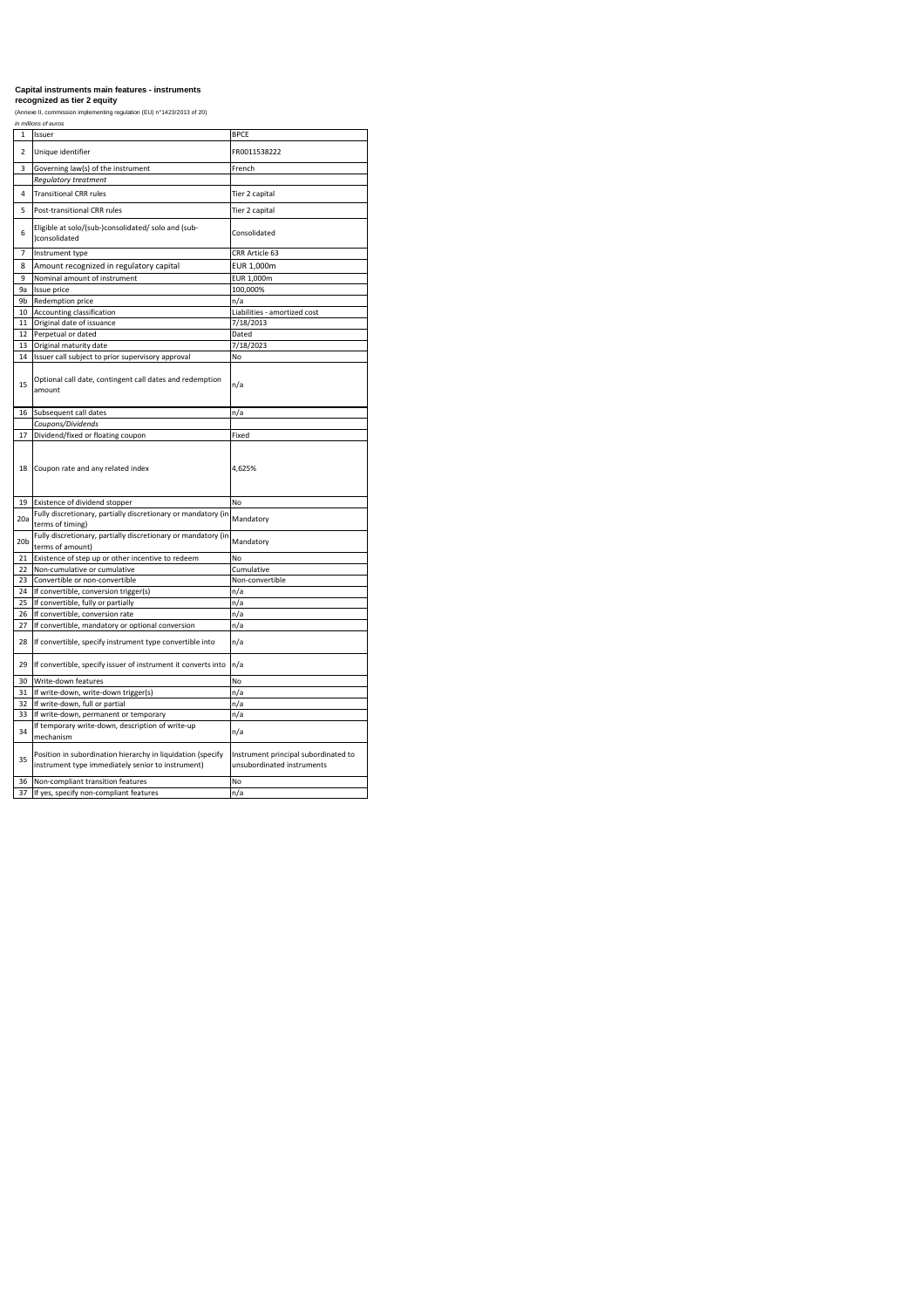*in millions of euros*

| $\mathbf{1}$    | Issuer                                                                                      | <b>BPCE</b>                                 | <b>BPCE</b>                                 | <b>BPCE</b>                  | <b>BPCE</b>                                                                                                                                    |
|-----------------|---------------------------------------------------------------------------------------------|---------------------------------------------|---------------------------------------------|------------------------------|------------------------------------------------------------------------------------------------------------------------------------------------|
| $\overline{2}$  | Unique identifier                                                                           | 144A: US05578QAA13 / Reg S:<br>US05578UAA25 | 144A: US05578QAB95 / Reg S:<br>US05578UAB08 | FR0011855287                 | FR0012018851                                                                                                                                   |
| 3               | Governing law(s) of the instrument                                                          | New York State                              | New York State                              | French                       | French                                                                                                                                         |
|                 | <b>Regulatory treatment</b>                                                                 |                                             |                                             |                              |                                                                                                                                                |
| 4               | Transitional CRR rules                                                                      | Tier 2 capital                              | Tier 2 capital                              | Tier 2 capital               | Tier 2 capital                                                                                                                                 |
| 5               | Post-transitional CRR rules                                                                 | Tier 2 capital                              | Tier 2 capital                              | Tier 2 capital               | Tier 2 capital                                                                                                                                 |
| 6               | Eligible at solo/(sub-)consolidated/ solo and (sub-<br>)consolidated                        | Consolidated                                | Consolidated                                | Consolidated                 | Consolidated                                                                                                                                   |
|                 | Instrument type                                                                             | CRR Article 63                              | <b>CRR Article 63</b>                       | CRR Article 63               | CRR Article 63                                                                                                                                 |
| 8               | Amount recognized in regulatory capital                                                     | EUR 1,285m                                  | EUR 1,285m                                  | <b>EUR 848m</b>              | EUR 1,000m                                                                                                                                     |
|                 | Nominal amount of instrument                                                                | USD 1,500m                                  | USD 1,500m                                  | GBP 750m                     | <b>EUR 1,000m</b>                                                                                                                              |
|                 | 9a Issue price                                                                              | 100%                                        | 99,815%                                     | 100%                         | 100%                                                                                                                                           |
| 9b              | Redemption price                                                                            | n/a                                         | n/a                                         | n/a                          | n/a                                                                                                                                            |
| 10              | Accounting classification                                                                   | Liabilities - amortized cost                | Liabilities - amortized cost                | Liabilities - amortized cost | Liabilities - amortized cost                                                                                                                   |
| 11              | Original date of issuance                                                                   | 10/22/2013                                  | 1/21/2014                                   | 4/16/2014                    | 7/8/2014                                                                                                                                       |
|                 | 12 Perpetual or dated                                                                       | Dated                                       | Dated                                       | Dated                        | Dated                                                                                                                                          |
|                 | 13 Original maturity date                                                                   | 10/22/2023                                  | 7/21/2024                                   | 4/16/2029                    | 7/8/2026                                                                                                                                       |
|                 | 14 Issuer call subject to prior supervisory approval                                        | No                                          | No                                          | <b>No</b>                    | Yes                                                                                                                                            |
| 15              | Optional call date, contingent call dates and redemption<br>amount                          | $\ln/a$                                     | $\ln/a$                                     | $\vert n/a \vert$            | 7/8/2021 at par                                                                                                                                |
|                 | 16 Subsequent call dates                                                                    | $\ln/a$                                     | n/a                                         | n/a                          | n/a                                                                                                                                            |
|                 | Coupons/Dividends                                                                           |                                             |                                             |                              |                                                                                                                                                |
|                 | 17 Dividend/fixed or floating coupon                                                        | Fixed                                       | Fixed                                       | Fixed                        | Fixed                                                                                                                                          |
|                 | 18 Coupon rate and any related index                                                        | 5,70%                                       | 5,15%                                       | 5,15%                        | 2.75% until 7/8/2021, then fixed rate<br>determined at the call date by the sum<br>of the 5-year mid-swap EUR + 1.83% if<br>call not exercised |
| 19              | Existence of dividend stopper                                                               | No                                          | No                                          | No                           | <b>No</b>                                                                                                                                      |
| 20a             | Fully discretionary, partially discretionary or mandatory (in Mandatory<br>terms of timing) |                                             | Mandatory                                   | Mandatory                    | Mandatory                                                                                                                                      |
| 20 <sub>b</sub> | Fully discretionary, partially discretionary or mandatory (in Mandatory<br>terms of amount) |                                             | Mandatory                                   | Mandatory                    | Mandatory                                                                                                                                      |
| 21              | Existence of step up or other incentive to redeem                                           | No.                                         | <b>No</b>                                   | <b>No</b>                    | <b>No</b>                                                                                                                                      |
|                 | 22 Non-cumulative or cumulative                                                             | Cumulative                                  | Cumulative                                  | Cumulative                   | Cumulative                                                                                                                                     |
| 23              | Convertible or non-convertible                                                              | Non-convertible                             | Non-convertible                             | Non-convertible              | Non-convertible                                                                                                                                |
| 24              | If convertible, conversion trigger(s)                                                       | n/a                                         | n/a                                         | n/a                          | n/a                                                                                                                                            |
|                 | 25 If convertible, fully or partially                                                       | n/a                                         | n/a                                         | n/a                          | n/a                                                                                                                                            |
|                 | 26   If convertible, conversion rate                                                        | n/a                                         | n/a                                         | n/a                          | n/a                                                                                                                                            |
|                 | 27 If convertible, mandatory or optional conversion                                         | n/a                                         | n/a                                         | n/a                          | n/a                                                                                                                                            |
|                 | 28 If convertible, specify instrument type convertible into                                 | n/a                                         | n/a                                         | $\mathsf{In}/\mathsf{a}$     | n/a                                                                                                                                            |
|                 | 29 If convertible, specify issuer of instrument it converts into $\vert n/a \vert$          |                                             | n/a                                         | n/a                          | n/a                                                                                                                                            |

## **Capital instruments main features - instruments**

|    | 29 The convertible, specify issuer of instrument it converts into Tha                                             |                                                                    | In/a                                                               | ln/a                                                               | n/a                                                                                   |
|----|-------------------------------------------------------------------------------------------------------------------|--------------------------------------------------------------------|--------------------------------------------------------------------|--------------------------------------------------------------------|---------------------------------------------------------------------------------------|
|    | 30 Write-down features                                                                                            |                                                                    | INO.                                                               |                                                                    | No.                                                                                   |
| 31 | If write-down, write-down trigger(s)                                                                              | .17a                                                               |                                                                    |                                                                    | In/a                                                                                  |
|    | 32 If write-down, full or partial                                                                                 | 17 d                                                               |                                                                    |                                                                    | n/a                                                                                   |
|    | 33 If write-down, permanent or temporary                                                                          | 1/ a                                                               |                                                                    |                                                                    | In/a                                                                                  |
| 34 | If temporary write-down, description of write-up<br>Imechanism                                                    | n/a                                                                | In/a                                                               |                                                                    | $\lfloor n/a$                                                                         |
| 35 | Position in subordination hierarchy in liquidation (specify<br>(instrument type immediately senior to instrument) | Instrument principal subordinated to<br>unsubordinated instruments | Instrument principal subordinated to<br>unsubordinated instruments | Instrument principal subordinated to<br>unsubordinated instruments | Instrument (principal and interest)<br>subordinated to unsubordinated<br>linstruments |
|    | 36 Non-compliant transition features                                                                              | No                                                                 | INO.                                                               |                                                                    | INo.                                                                                  |
|    | 37 If yes, specify non-compliant features                                                                         | n/a                                                                | ln/a                                                               |                                                                    | n/a                                                                                   |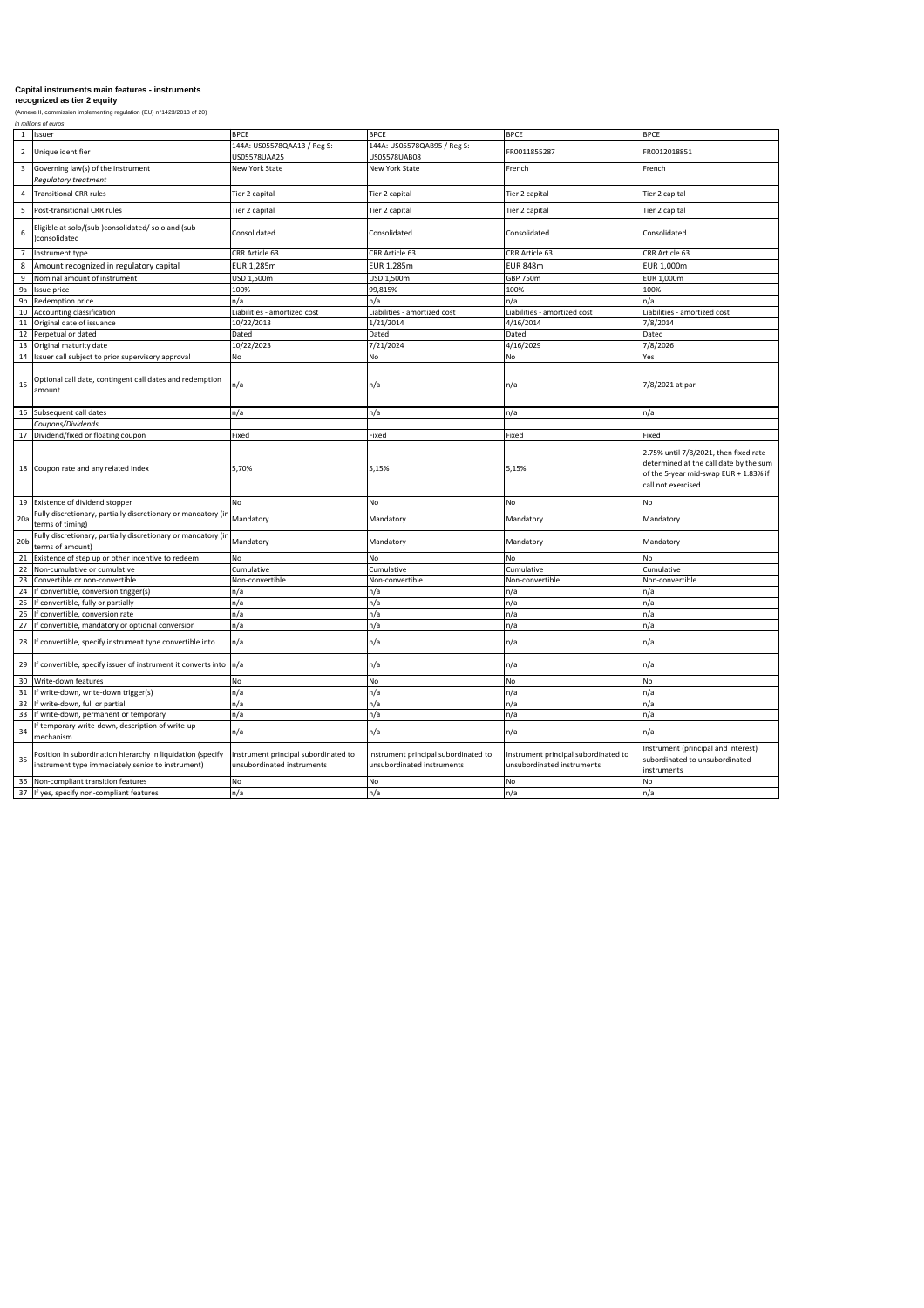*in millions of euros*

| 1               | Issuer                                                                                      | <b>BPCE</b>                                 | <b>BPCE</b>                  | <b>BPCE</b>                                  | <b>BPCE</b>                                 |
|-----------------|---------------------------------------------------------------------------------------------|---------------------------------------------|------------------------------|----------------------------------------------|---------------------------------------------|
| $\overline{2}$  | Unique identifier                                                                           | 144A: US05578QAC78 / Reg S:<br>US05578UAC80 | FR0011952621                 | FR0011952647                                 | 144A: US05578QAD51 / Reg S:<br>US05578UAD63 |
| 3               | Governing law(s) of the instrument                                                          | New York State                              | French                       | French                                       | New York State                              |
|                 | <b>Regulatory treatment</b>                                                                 |                                             |                              |                                              |                                             |
|                 | Transitional CRR rules                                                                      | Tier 2 capital                              | Tier 2 capital               | Tier 2 capital                               | Tier 2 capital                              |
| 5               | Post-transitional CRR rules                                                                 | Tier 2 capital                              | Tier 2 capital               | Tier 2 capital                               | Tier 2 capital                              |
| 6               | Eligible at solo/(sub-)consolidated/ solo and (sub-<br>)consolidated                        | Consolidated                                | Consolidated                 | Consolidated                                 | Consolidated                                |
|                 | Instrument type                                                                             | CRR Article 63                              | CRR Article 63               | CRR Article 63                               | CRR Article 63                              |
| 8               | Amount recognized in regulatory capital                                                     | <b>EUR 685m</b>                             | <b>EUR 350m</b>              | <b>EUR 525m</b>                              | EUR 1,071m                                  |
| 9               | Nominal amount of instrument                                                                | <b>USD 800m</b>                             | <b>EUR 350m</b>              | EUR 525m                                     | USD 1,250m                                  |
|                 | 9a Issue price                                                                              | 99%                                         | 100,520%                     | 100%                                         | 98,577%                                     |
| 9b              | Redemption price                                                                            | n/a                                         | n/a                          | n/a                                          | n/a                                         |
|                 | 10 Accounting classification                                                                | Liabilities - amortized cost                | Liabilities - amortized cost | Liabilities - amortized cost                 | Liabilities - amortized cost                |
| 11              | Original date of issuance                                                                   | 7/11/2014                                   | 7/25/2014                    | 7/25/2014                                    | 9/15/2014                                   |
|                 | 12 Perpetual or dated                                                                       | Dated                                       | Dated                        | Dated                                        | Dated                                       |
|                 | 13 Original maturity date                                                                   | 7/11/2024                                   | 6/25/2026                    | 6/25/2026                                    | 3/15/2025                                   |
|                 | 14 Issuer call subject to prior supervisory approval                                        | <b>No</b>                                   | No                           | No                                           | No                                          |
| 15              | Optional call date, contingent call dates and redemption<br>amount                          | $\ln/a$                                     | n/a                          | $\vert n/a \vert$                            | n/a                                         |
|                 | 16 Subsequent call dates                                                                    | n/a                                         | n/a                          | n/a                                          | n/a                                         |
|                 | Coupons/Dividends                                                                           |                                             |                              |                                              |                                             |
|                 | 17   Dividend/fixed or floating coupon                                                      | Fixed                                       | Fixed                        | Zero coupon                                  | Fixed                                       |
|                 | 18 Coupon rate and any related index                                                        | 4,625%                                      | 3,85%                        | Zero coupon, with redemption at<br>156.8595% | 4,50%                                       |
|                 | 19 Existence of dividend stopper                                                            | No                                          | No                           | No                                           | No                                          |
| 20a             | Fully discretionary, partially discretionary or mandatory (in Mandatory<br>terms of timing) |                                             | Mandatory                    | Mandatory                                    | Mandatory                                   |
| 20 <sub>b</sub> | Fully discretionary, partially discretionary or mandatory (in Mandatory<br>terms of amount) |                                             | Mandatory                    | Mandatory                                    | Mandatory                                   |
| 21              | Existence of step up or other incentive to redeem                                           | <b>No</b>                                   | No                           | No                                           | No                                          |
| 22              | Non-cumulative or cumulative                                                                | Cumulative                                  | Cumulative                   | Cumulative                                   | Cumulative                                  |
| 23              | Convertible or non-convertible                                                              | Non-convertible                             | Non-convertible              | Non-convertible                              | Non-convertible                             |
| 24              | If convertible, conversion trigger(s)                                                       | n/a                                         | n/a                          | n/a                                          | n/a                                         |
|                 | 25 If convertible, fully or partially                                                       | n/a                                         | n/a                          | n/a                                          | n/a                                         |
| 26              | If convertible, conversion rate                                                             | n/a                                         | n/a                          | n/a                                          | n/a                                         |
|                 | 27 If convertible, mandatory or optional conversion                                         | n/a                                         | n/a                          | n/a                                          | n/a                                         |
|                 | 28 If convertible, specify instrument type convertible into                                 | n/a                                         | n/a                          | $\ln/a$                                      | n/a                                         |
|                 | 29 If convertible, specify issuer of instrument it converts into $\vert n/a \vert$          |                                             | n/a                          | n/a                                          | n/a                                         |

# **Capital instruments main features - instruments**

|    | 29 TH convertible, specify issuer of instrument it converts into Thra                         |                                     |                                     | Tuva                                | n/a                                 |
|----|-----------------------------------------------------------------------------------------------|-------------------------------------|-------------------------------------|-------------------------------------|-------------------------------------|
|    | 30 Write-down features                                                                        | N٥                                  |                                     | No                                  |                                     |
|    | 31 If write-down, write-down trigger(s)                                                       |                                     |                                     | ∣n/a                                |                                     |
|    | 32 If write-down, full or partial                                                             |                                     |                                     | In/a                                |                                     |
|    | 33 If write-down, permanent or temporary                                                      |                                     |                                     | In/a                                |                                     |
|    | $\begin{array}{c c} \hline \end{array}$ 34   If temporary write-down, description of write-up |                                     |                                     |                                     |                                     |
|    | mechanism                                                                                     | n/a                                 |                                     | ln/a                                | n/a                                 |
|    | Position in subordination hierarchy in liquidation (specify                                   | Instrument (principal and interest) | Instrument (principal and interest) | Instrument (principal and interest) | Instrument (principal and interest) |
| 35 | instrument type immediately senior to instrument)                                             | subordinated to unsubordinated      | subordinated to unsubordinated      | subordinated to unsubordinated      | subordinated to unsubordinated      |
|    |                                                                                               | instruments                         | instruments                         | <i>linstruments</i>                 | instruments                         |
|    | 36 Non-compliant transition features                                                          | No.                                 |                                     | No.                                 |                                     |
|    | 37 If yes, specify non-compliant features                                                     |                                     |                                     | $\lfloor n/a \rfloor$               |                                     |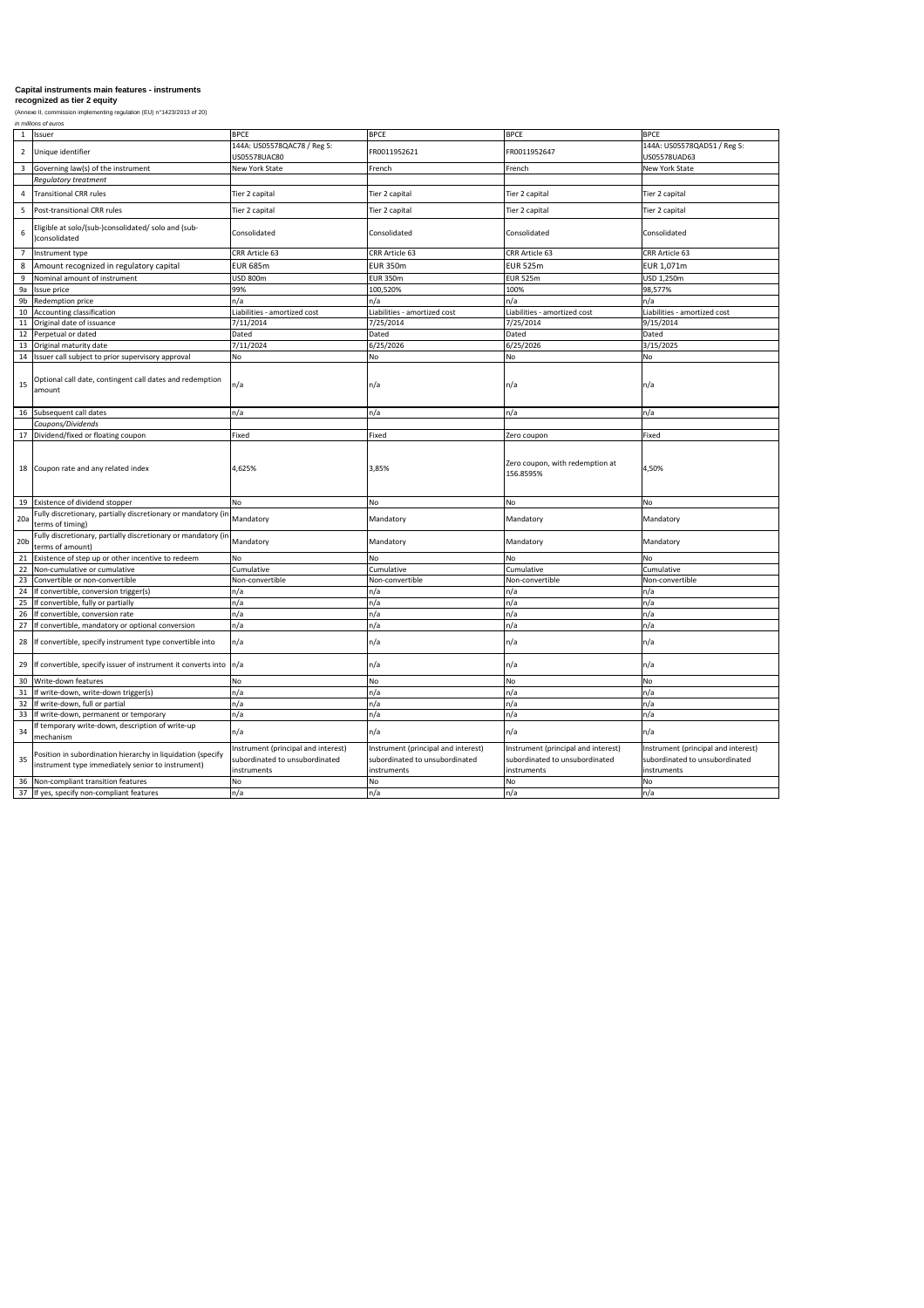*in millions of euros*

# **Capital instruments main features - instruments**

| $\mathbf{1}$    | Issuer                                                                                                           | <b>BPCE</b>                                                                                 | <b>BPCE</b>                                                                          | <b>BPCE</b>                                                                                                                                                                        | <b>BPCE</b>                                                                          |
|-----------------|------------------------------------------------------------------------------------------------------------------|---------------------------------------------------------------------------------------------|--------------------------------------------------------------------------------------|------------------------------------------------------------------------------------------------------------------------------------------------------------------------------------|--------------------------------------------------------------------------------------|
| $\overline{2}$  | Unique identifier                                                                                                | FR0012174597                                                                                | JP525021AF10                                                                         | JP525021BF19                                                                                                                                                                       | JP525021CF18                                                                         |
| 3               | Governing law(s) of the instrument                                                                               | French                                                                                      | Japanese                                                                             | Japanese                                                                                                                                                                           | Japanese                                                                             |
|                 | <b>Regulatory treatment</b>                                                                                      |                                                                                             |                                                                                      |                                                                                                                                                                                    |                                                                                      |
| 4               | <b>Transitional CRR rules</b>                                                                                    | Tier 2 capital                                                                              | Tier 2 capital                                                                       | Tier 2 capital                                                                                                                                                                     | Tier 2 capital                                                                       |
| 5               | Post-transitional CRR rules                                                                                      | Tier 2 capital                                                                              | Tier 2 capital                                                                       | Tier 2 capital                                                                                                                                                                     | Tier 2 capital                                                                       |
| 6               | Eligible at solo/(sub-)consolidated/ solo and (sub-<br>consolidated                                              | Consolidated                                                                                | Consolidated                                                                         | Consolidated                                                                                                                                                                       | Consolidated                                                                         |
|                 | Instrument type                                                                                                  | CRR Article 63                                                                              | CRR Article 63                                                                       | CRR Article 63                                                                                                                                                                     | <b>CRR Article 63</b>                                                                |
| 8               | Amount recognized in regulatory capital                                                                          | <b>EUR 410m</b>                                                                             | <b>EUR 210m</b>                                                                      | EUR <sub>61m</sub>                                                                                                                                                                 | <b>EUR 102m</b>                                                                      |
| 9               | Nominal amount of instrument                                                                                     | <b>EUR 410m</b>                                                                             | JPY 27,200m                                                                          | JPY 7,900m                                                                                                                                                                         | JPY 13,200m                                                                          |
| 9a              | Issue price                                                                                                      | 99,563%                                                                                     | 100,000%                                                                             | 100,000%                                                                                                                                                                           | 100,000%                                                                             |
| 9b              | Redemption price                                                                                                 | n/a                                                                                         | 100%                                                                                 | 100%                                                                                                                                                                               | 100%                                                                                 |
|                 | Accounting classification                                                                                        | Liabilities - amortized cost                                                                | Liabilities - amortized cost                                                         | iabilities - amortized cost                                                                                                                                                        | Liabilities - amortized cost                                                         |
| 11              | Original date of issuance                                                                                        | 9/30/2014                                                                                   | 1/30/2015                                                                            | 1/30/2015                                                                                                                                                                          | 1/30/2015                                                                            |
|                 | Perpetual or dated                                                                                               | Dated                                                                                       | Dated                                                                                | Dated                                                                                                                                                                              | Dated                                                                                |
| 13              | Original maturity date                                                                                           | 9/30/2024                                                                                   | 1/30/2025                                                                            | 1/30/2025                                                                                                                                                                          | 1/30/2025                                                                            |
| 14              | Issuer call subject to prior supervisory approval                                                                | No                                                                                          | No                                                                                   | Yes                                                                                                                                                                                | <b>No</b>                                                                            |
| 15              | Optional call date, contingent call dates and redemption<br>amount                                               | $\ln/a$                                                                                     | n/a                                                                                  | 1/30/2020 at par                                                                                                                                                                   | $\ln/a$                                                                              |
| 16              | Subsequent call dates                                                                                            | n/a                                                                                         | n/a                                                                                  | Half-yearly                                                                                                                                                                        | n/a                                                                                  |
|                 | Coupons/Dividends                                                                                                |                                                                                             |                                                                                      |                                                                                                                                                                                    |                                                                                      |
| 17              | Dividend/fixed or floating coupon                                                                                | Fixed                                                                                       | Fixed                                                                                | Fixed then floating                                                                                                                                                                | Floating                                                                             |
| 18              | Coupon rate and any related index                                                                                | 2,88%                                                                                       | 2.047%                                                                               | 1.943% until 1/30/2020, then fixed rate<br>determined at the call date by the sum<br>of the JPY 6M Libor (ICE Bencmark<br>Administration Limited) + 1.69% if call<br>not exercised | JPY 3M Libor (ICE Benchmark<br>Administration Limited) + 1.61%                       |
| 19              | Existence of dividend stopper                                                                                    | <b>No</b>                                                                                   | No                                                                                   | <b>No</b>                                                                                                                                                                          | No                                                                                   |
| 20a             | Fully discretionary, partially discretionary or mandatory (in Mandatory<br>terms of timing)                      |                                                                                             | Mandatory                                                                            | Mandatory                                                                                                                                                                          | Mandatory                                                                            |
| 20 <sub>b</sub> | Fully discretionary, partially discretionary or mandatory (in Mandatory<br>terms of amount)                      |                                                                                             | Mandatory                                                                            | Mandatory                                                                                                                                                                          | Mandatory                                                                            |
| 21              | Existence of step up or other incentive to redeem                                                                | No                                                                                          | No                                                                                   | <b>No</b>                                                                                                                                                                          | <b>No</b>                                                                            |
| 22              | Non-cumulative or cumulative                                                                                     | Cumulative                                                                                  | Cumulative                                                                           | Cumulative                                                                                                                                                                         | Cumulative                                                                           |
| 23              | Convertible or non-convertible                                                                                   | Non-convertible                                                                             | Non-convertible                                                                      | Non-convertible                                                                                                                                                                    | Non-convertible                                                                      |
| 24              | If convertible, conversion trigger(s)                                                                            | n/a                                                                                         | n/a                                                                                  | n/a                                                                                                                                                                                | n/a                                                                                  |
| 25              | If convertible, fully or partially                                                                               | n/a                                                                                         | n/a                                                                                  | n/a                                                                                                                                                                                | n/a                                                                                  |
| 26              | If convertible, conversion rate                                                                                  | n/a                                                                                         | n/a                                                                                  | n/a                                                                                                                                                                                | n/a                                                                                  |
| 27              | If convertible, mandatory or optional conversion                                                                 | n/a                                                                                         | n/a                                                                                  | n/a                                                                                                                                                                                | n/a                                                                                  |
| 28              | If convertible, specify instrument type convertible into                                                         | n/a                                                                                         | n/a                                                                                  | n/a                                                                                                                                                                                | $\ln/a$                                                                              |
| 29              | If convertible, specify issuer of instrument it converts into $\vert n/a \vert$                                  |                                                                                             | n/a                                                                                  | n/a                                                                                                                                                                                | n/a                                                                                  |
| 30 <sup>°</sup> | Write-down features                                                                                              | <b>No</b>                                                                                   | No                                                                                   | <b>No</b>                                                                                                                                                                          | <b>No</b>                                                                            |
| 31              | If write-down, write-down trigger(s)                                                                             | n/a                                                                                         | n/a                                                                                  | n/a                                                                                                                                                                                | n/a                                                                                  |
| 32              | If write-down, full or partial                                                                                   | n/a                                                                                         | n/a                                                                                  | n/a                                                                                                                                                                                | n/a                                                                                  |
| 33              | If write-down, permanent or temporary                                                                            | n/a                                                                                         | n/a                                                                                  | n/a                                                                                                                                                                                | n/a                                                                                  |
| 34              | f temporary write-down, description of write-up<br>mechanism                                                     | $\mathsf{In}/\mathsf{a}$                                                                    | n/a                                                                                  | n/a                                                                                                                                                                                | $\vert n/a \vert$                                                                    |
| 35              | Position in subordination hierarchy in liquidation (specify<br>instrument type immediately senior to instrument) | Instrument (principal and interest)<br>subordinated to unsubordinated<br><i>instruments</i> | Instrument (principal and interest)<br>subordinated to unsubordinated<br>instruments | Instrument (principal and interest)<br>subordinated to unsubordinated<br>instruments                                                                                               | Instrument (principal and interest)<br>subordinated to unsubordinated<br>instruments |
| 36              | Non-compliant transition features                                                                                | No.                                                                                         | No                                                                                   | No                                                                                                                                                                                 | <b>No</b>                                                                            |
| 37              | If yes, specify non-compliant features                                                                           | $\ln/a$                                                                                     | n/a                                                                                  | n/a                                                                                                                                                                                | n/a                                                                                  |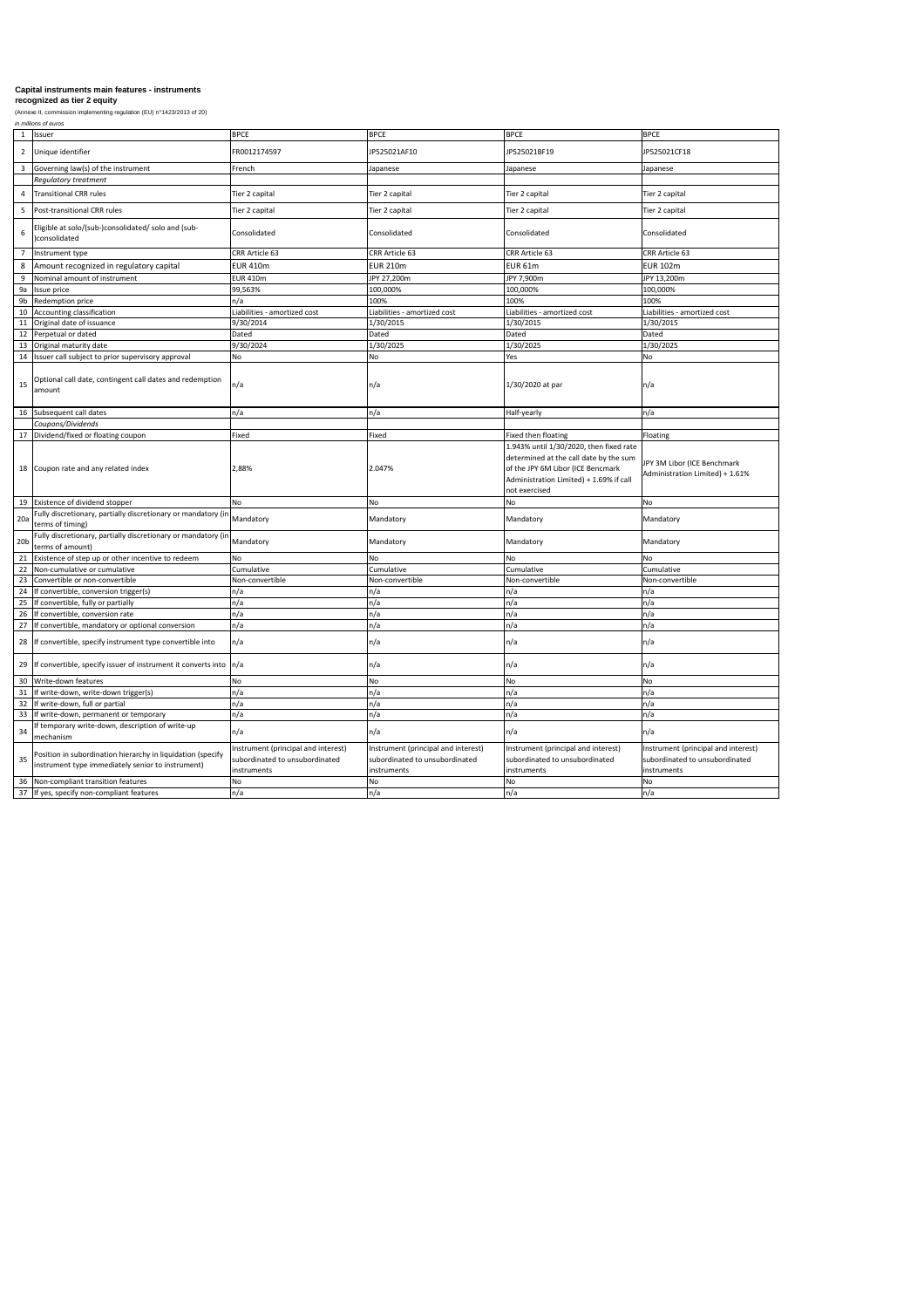*in millions of euros*

| -1              | Issuer                                                                                                           | <b>BPCE</b>                  | <b>BPCE</b>                                  | <b>BPCE</b>                  | <b>BPCE</b>                                                                                            |
|-----------------|------------------------------------------------------------------------------------------------------------------|------------------------------|----------------------------------------------|------------------------------|--------------------------------------------------------------------------------------------------------|
| $\overline{2}$  | Unique identifier                                                                                                | FR0012401636                 | FR0012401669                                 | FR0012633345                 | FR0012637379                                                                                           |
| 3               | Governing law(s) of the instrument                                                                               | French                       | French                                       | French                       | French                                                                                                 |
|                 | <b>Regulatory treatment</b>                                                                                      |                              |                                              |                              |                                                                                                        |
| 4               | Transitional CRR rules                                                                                           | Tier 2 capital               | Tier 2 capital                               | Tier 2 capital               | Tier 2 capital                                                                                         |
| 5               | Post-transitional CRR rules                                                                                      | Tier 2 capital               | Tier 2 capital                               | Tier 2 capital               | Tier 2 capital                                                                                         |
| 6               | Eligible at solo/(sub-)consolidated/ solo and (sub-<br>)consolidated                                             | Consolidated                 | Consolidated                                 | Consolidated                 | Consolidated                                                                                           |
| $\overline{7}$  | Instrument type                                                                                                  | CRR Article 63               | CRR Article 63                               | CRR Article 63               | CRR Article 63                                                                                         |
|                 | Amount recognized in regulatory capital                                                                          | <b>EUR 238m</b>              | <b>EUR 371m</b>                              | <b>EUR 375m</b>              | EUR 97m                                                                                                |
| 9               | Nominal amount of instrument                                                                                     | <b>EUR 240m</b>              | <b>EUR 371m</b>                              | <b>EUR 375m</b>              | <b>CNY 750m</b>                                                                                        |
| 9a              | Issue price                                                                                                      | 100,354%                     | 100%                                         | 99,270%                      | 99,998%                                                                                                |
| 9b              | Redemption price                                                                                                 | 100%                         | 100% + prime                                 | 100%                         | 100%                                                                                                   |
| 10              | Accounting classification                                                                                        | Liabilities - amortized cost | Liabilities - amortized cost                 | Liabilities - amortized cost | Liabilities - amortized cost                                                                           |
| 11              | Original date of issuance                                                                                        | 2/17/2015                    | 2/17/2015                                    | 3/24/2015                    | 3/26/2015                                                                                              |
| 12              | Perpetual or dated                                                                                               | Dated                        | Dated                                        | Dated                        | Dated                                                                                                  |
| 13              | Original maturity date                                                                                           | 2/17/2025                    | 2/17/2025                                    | 3/12/2025                    | 3/26/2025                                                                                              |
| 14              | Issuer call subject to prior supervisory approval                                                                | No                           | <b>No</b>                                    | <b>No</b>                    | Yes                                                                                                    |
|                 |                                                                                                                  |                              |                                              |                              |                                                                                                        |
| 15              | Optional call date, contingent call dates and redemption<br>amount                                               | n/a                          | n/a                                          | n/a                          | 3/26/2020 at par                                                                                       |
|                 | 16 Subsequent call dates                                                                                         | n/a                          | n/a                                          | n/a                          | No                                                                                                     |
|                 | Coupons/Dividends                                                                                                |                              |                                              |                              |                                                                                                        |
| 17              | Dividend/fixed or floating coupon                                                                                | Fixed                        | Zero coupon                                  | Fixed                        | Fixed then floating                                                                                    |
|                 | 18 Coupon rate and any related index                                                                             | 3,10%                        | Zero coupon, with redemption at<br>144.2461% | 2,25%                        | 5.75% per year until March 20, 2020<br>(exclusive) From March 26, 2020, CNH 1-<br>year Hibor + 1.2466% |
| 19              | Existence of dividend stopper                                                                                    | No                           | No                                           | <b>No</b>                    | No                                                                                                     |
| 20a             | Fully discretionary, partially discretionary or mandatory (in<br>terms of timing)                                | Mandatory                    | Mandatory                                    | Mandatory                    | Mandatory                                                                                              |
| 20 <sub>b</sub> | Fully discretionary, partially discretionary or mandatory (in<br>terms of amount)                                | Mandatory                    | Mandatory                                    | Mandatory                    | Mandatory                                                                                              |
| 21              | Existence of step up or other incentive to redeem                                                                | <b>No</b>                    | <b>No</b>                                    | <b>No</b>                    | No                                                                                                     |
| 22              | Non-cumulative or cumulative                                                                                     | Cumulative                   | Cumulative                                   | Cumulative                   | Cumulative                                                                                             |
| 23              | Convertible or non-convertible                                                                                   | Non-convertible              | Non-convertible                              | Non-convertible              | Non-convertible                                                                                        |
| 24              | If convertible, conversion trigger(s)                                                                            | n/a                          | n/a                                          | n/a                          | n/a                                                                                                    |
| 25              | If convertible, fully or partially                                                                               | n/a                          | n/a                                          | n/a                          | n/a                                                                                                    |
|                 | 26 If convertible, conversion rate                                                                               | n/a                          | n/a                                          | n/a                          | n/a                                                                                                    |
| 27              | If convertible, mandatory or optional conversion                                                                 | n/a                          | n/a                                          | n/a                          | n/a                                                                                                    |
|                 | 28 If convertible, specify instrument type convertible into                                                      | In/a                         | n/a                                          | n/a                          | n/a                                                                                                    |
|                 | 29 If convertible, specify issuer of instrument it converts into $\vert n/a \vert$                               |                              | n/a                                          | n/a                          | n/a                                                                                                    |
| 30              | Write-down features                                                                                              | No                           | No                                           | No                           | No                                                                                                     |
| 31              | If write-down, write-down trigger(s)                                                                             | n/a                          | n/a                                          | n/a                          | n/a                                                                                                    |
|                 | 32 If write-down, full or partial                                                                                | n/a                          | n/a                                          | n/a                          | n/a                                                                                                    |
| 33              | If write-down, permanent or temporary                                                                            | n/a                          | n/a                                          | n/a                          | n/a                                                                                                    |
| 34              | If temporary write-down, description of write-up<br>mechanism                                                    | In/a                         | n/a                                          | n/a                          | n/a                                                                                                    |
| 35              | Position in subordination hierarchy in liquidation (specify<br>instrument type immediately senior to instrument) | Unsecured creditor           | Unsecured creditor                           | Senior debt                  | Senior debt                                                                                            |
| 36              | Non-compliant transition features                                                                                | No                           | <b>No</b>                                    | <b>No</b>                    | No                                                                                                     |
|                 | 37 If yes, specify non-compliant features                                                                        | n/a                          | n/a                                          | n/a                          | n/a                                                                                                    |

# **Capital instruments main features - instruments**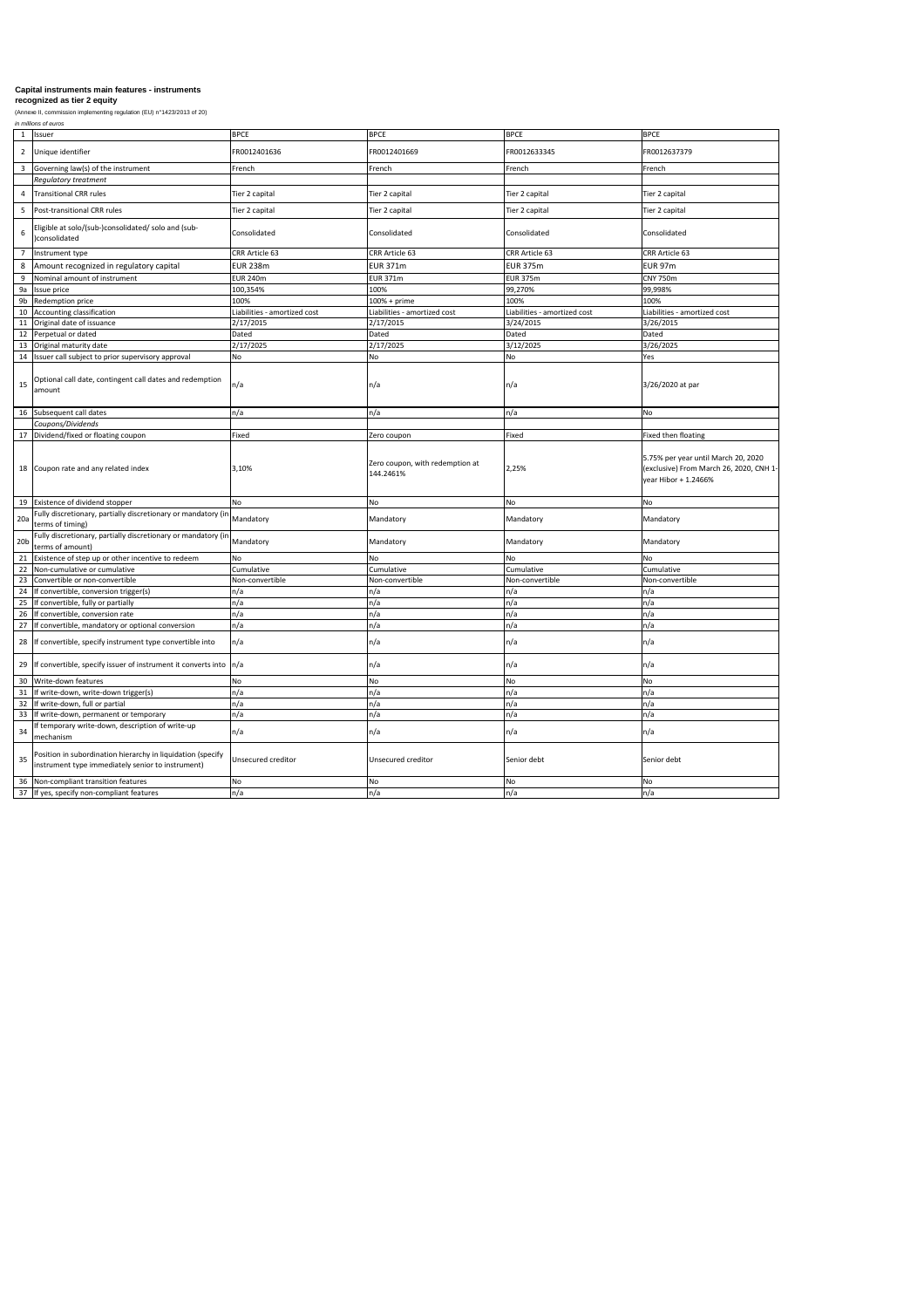*in millions of euros*

| $\mathbf{1}$    | Issuer                                                                                                           | <b>BPCE</b>                  | <b>BPCE</b>                  | <b>BPCE</b>                  | <b>BPCE</b>                                                                                                                     |
|-----------------|------------------------------------------------------------------------------------------------------------------|------------------------------|------------------------------|------------------------------|---------------------------------------------------------------------------------------------------------------------------------|
| $\overline{2}$  | Unique identifier                                                                                                | FR0012674935                 | FR0012698108                 | FR0012758159                 | FR0012799187                                                                                                                    |
| 3               | Governing law(s) of the instrument                                                                               | French                       | French                       | French                       | French                                                                                                                          |
|                 | <b>Regulatory treatment</b>                                                                                      |                              |                              |                              |                                                                                                                                 |
|                 | Transitional CRR rules                                                                                           | Tier 2 capital               | Tier 2 capital               | Tier 2 capital               | Tier 2 capital                                                                                                                  |
|                 | Post-transitional CRR rules                                                                                      | Tier 2 capital               | Tier 2 capital               | Tier 2 capital               | Tier 2 capital                                                                                                                  |
| 6               | -ligible at solo/(sub-)consolidated/ solo and (sub-<br>)consolidated                                             | Consolidated                 | Consolidated                 | Consolidated                 | Consolidated                                                                                                                    |
|                 | Instrument type                                                                                                  | CRR Article 63               | CRR Article 63               | CRR Article 63               | CRR Article 63                                                                                                                  |
| 8               | Amount recognized in regulatory capital                                                                          | <b>EUR 231m</b>              | <b>EUR 111m</b>              | <b>EUR 111m</b>              | EUR 94m                                                                                                                         |
| 9               | Nominal amount of instrument                                                                                     | <b>USD 270m</b>              | <b>USD 130m</b>              | <b>USD 130m</b>              | SGD 150m                                                                                                                        |
| 9a              | Issue price                                                                                                      | 98%                          | 98,081% and 97,767%          | 100%                         | 100,000%                                                                                                                        |
| 9b              | Redemption price                                                                                                 | 100%                         | 100%                         | 100%                         | 100%                                                                                                                            |
| 10              | Accounting classification                                                                                        | Liabilities - amortized cost | Liabilities - amortized cost | Liabilities - amortized cost | Liabilities - amortized cost                                                                                                    |
| 11              | Original date of issuance                                                                                        | 4/17/2015                    | 4/29/2015                    | 6/01/2015                    | 6/23/2015                                                                                                                       |
| 12              | Perpetual or dated                                                                                               | Dated                        | Dated                        | Dated                        | Dated                                                                                                                           |
| 13              | Original maturity date                                                                                           | 4/17/2035                    | 4/17/2035                    | 6/01/2045                    | 12/17/2025                                                                                                                      |
| 14              | Issuer call subject to prior supervisory approval                                                                | No                           | <b>No</b>                    | <b>No</b>                    | Yes                                                                                                                             |
| 15              | Optional call date, contingent call dates and redemption<br>amount                                               | n/a                          | n/a                          | n/a                          | 12/17/2020 at par                                                                                                               |
| 16              | Subsequent call dates                                                                                            | n/a                          | n/a                          | n/a                          | No                                                                                                                              |
|                 | Coupons/Dividends                                                                                                |                              |                              |                              |                                                                                                                                 |
| 17              | Dividend/fixed or floating coupon                                                                                | Fixed                        | Fixed                        | Fixed                        | Fixed then floating                                                                                                             |
| 18              | Coupon rate and any related index                                                                                | 4,625%                       | 4.625%                       | 5,350%                       | 4.45% per year until December 17, 2020<br>(exclusive) From December 17, 2020,<br>SGD 5-year Swap Offer Rate + 2.16% per<br>year |
| 19              | Existence of dividend stopper                                                                                    | No.                          | <b>No</b>                    | <b>No</b>                    | No                                                                                                                              |
| 20a             | Fully discretionary, partially discretionary or mandatory (in Mandatory<br>terms of timing)                      |                              | Mandatory                    | Mandatory                    | Mandatory                                                                                                                       |
| 20 <sub>b</sub> | Fully discretionary, partially discretionary or mandatory (in Mandatory<br>terms of amount)                      |                              | Mandatory                    | Mandatory                    | Mandatory                                                                                                                       |
|                 | Existence of step up or other incentive to redeem                                                                | <b>No</b>                    | No                           | <b>No</b>                    | <b>No</b>                                                                                                                       |
| 22              | Non-cumulative or cumulative                                                                                     | Cumulative                   | Cumulative                   | Cumulative                   | Cumulative                                                                                                                      |
| 23              | Convertible or non-convertible                                                                                   | Non-convertible              | Non-convertible              | Non-convertible              | Non-convertible                                                                                                                 |
| 24              | If convertible, conversion trigger(s)                                                                            | n/a                          | n/a                          | n/a                          | n/a                                                                                                                             |
| 25              | If convertible, fully or partially                                                                               | n/a                          | n/a                          | n/a                          | n/a                                                                                                                             |
| 26              | If convertible, conversion rate                                                                                  | n/a                          | n/a                          | n/a                          | n/a                                                                                                                             |
| 27              | If convertible, mandatory or optional conversion                                                                 | n/a                          | n/a                          | n/a                          | n/a                                                                                                                             |
|                 | 28 If convertible, specify instrument type convertible into                                                      | n/a                          | n/a                          | n/a                          | n/a                                                                                                                             |
| 29              | If convertible, specify issuer of instrument it converts into $\vert n/a \vert$                                  |                              | n/a                          | n/a                          | n/a                                                                                                                             |
| 30              | Write-down features                                                                                              | <b>No</b>                    | <b>No</b>                    | <b>No</b>                    | No                                                                                                                              |
| 31              | If write-down, write-down trigger(s)                                                                             | n/a                          | n/a                          | n/a                          | n/a                                                                                                                             |
| 32              | If write-down, full or partial                                                                                   | n/a                          | n/a                          | n/a                          | n/a                                                                                                                             |
| 33              | If write-down, permanent or temporary                                                                            | n/a                          | n/a                          | n/a                          | n/a                                                                                                                             |
| 34              | f temporary write-down, description of write-up<br>mechanism                                                     | $\mathsf{In}/\mathsf{a}$     | n/a                          | n/a                          | n/a                                                                                                                             |
| 35              | Position in subordination hierarchy in liquidation (specify<br>instrument type immediately senior to instrument) | Senior debt                  | Senior debt                  | Senior debt                  | Senior debt                                                                                                                     |
| 36              | Non-compliant transition features                                                                                | <b>No</b>                    | <b>No</b>                    | <b>No</b>                    | <b>No</b>                                                                                                                       |
| 37              | If yes, specify non-compliant features                                                                           | n/a                          | n/a                          | n/a                          | n/a                                                                                                                             |

# **Capital instruments main features - instruments**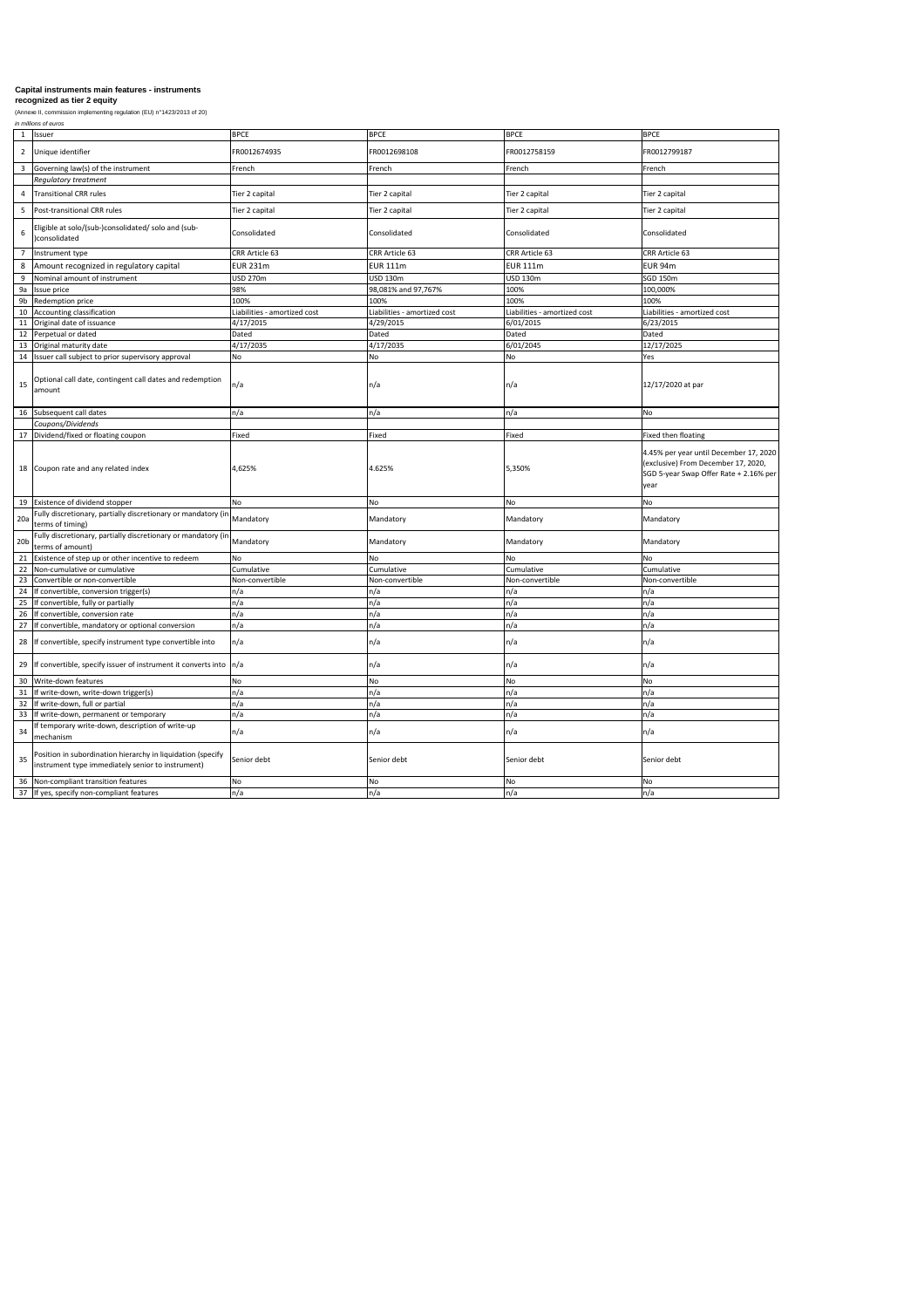*in millions of euros*

| $\mathbf{1}$    | Issuer                                                                                                           | <b>BPCE</b>                  | <b>BPCE</b>                                                                                                                                             | <b>BPCE</b>                                | <b>BPCE</b>                  |
|-----------------|------------------------------------------------------------------------------------------------------------------|------------------------------|---------------------------------------------------------------------------------------------------------------------------------------------------------|--------------------------------------------|------------------------------|
| $\overline{2}$  | Unique identifier                                                                                                | FR0012971059                 | AU3CB0233526                                                                                                                                            | FR0013063385                               | JP525021BFC9                 |
| 3               | Governing law(s) of the instrument                                                                               | French                       | Australian                                                                                                                                              | French                                     | Japanese                     |
|                 | <b>Regulatory treatment</b>                                                                                      |                              |                                                                                                                                                         |                                            |                              |
| 4               | <b>Transitional CRR rules</b>                                                                                    | Tier 2 capital               | Tier 2 capital                                                                                                                                          | Tier 2 capital                             | Tier 2 capital               |
| 5               | Post-transitional CRR rules                                                                                      | Tier 2 capital               | Tier 2 capital                                                                                                                                          | Tier 2 capital                             | Tier 2 capital               |
| 6               | Eligible at solo/(sub-)consolidated/ solo and (sub-<br>consolidated                                              | Consolidated                 | Consolidated                                                                                                                                            | Consolidated                               | Consolidated                 |
| 7               | Instrument type                                                                                                  | CRR Article 63               | CRR Article 63                                                                                                                                          | CRR Article 63                             | <b>CRR Article 63</b>        |
| 8               | Amount recognized in regulatory capital                                                                          | EUR 43m                      | <b>EUR 111m</b>                                                                                                                                         | <b>EUR 750m</b>                            | <b>EUR 194m</b>              |
| 9               | Nominal amount of instrument                                                                                     | CHF 50m                      | <b>AUD 175m</b>                                                                                                                                         | <b>EUR 750m</b>                            | JPY 25,100m                  |
| 9a              | Issue price                                                                                                      | 100%                         | 99,536%                                                                                                                                                 | 99,5670%                                   | 100,0000%                    |
| 9b              | Redemption price                                                                                                 | 100%                         | 100%                                                                                                                                                    | 100%                                       | 100%                         |
| 10              | Accounting classification                                                                                        | Liabilities - amortized cost | Liabilities - amortized cost                                                                                                                            | Liabilities - amortized cost               | Liabilities - amortized cost |
| 11              | Original date of issuance                                                                                        | 9/29/2015                    | 10/27/2015                                                                                                                                              | 11/30/2015                                 | 12/11/2015                   |
| 12              | Perpetual or dated                                                                                               | Dated                        | Dated                                                                                                                                                   | Dated                                      | Dated                        |
| 13              | Original maturity date                                                                                           | 9/29/2025                    | 10/27/2025                                                                                                                                              | 11/30/2027                                 | 12/11/2025                   |
| 14              | Issuer call subject to prior supervisory approval                                                                | No                           | Yes                                                                                                                                                     | Yes                                        | No                           |
| 15              | Optional call date, contingent call dates and redemption<br>amount                                               | $\ln/a$                      | 10/27/2025 at par                                                                                                                                       | 11/30/2022 at par                          | n/a                          |
| 16              | Subsequent call dates                                                                                            | n/a                          | <b>No</b>                                                                                                                                               | <b>No</b>                                  | n/a                          |
|                 | Coupons/Dividends                                                                                                |                              |                                                                                                                                                         |                                            |                              |
| 17              | Dividend/fixed or floating coupon                                                                                | Fixed                        | Fixed then floating                                                                                                                                     | Fixed then floating                        | Fixed                        |
| 18              | Coupon rate and any related index                                                                                | 1,934%                       | 5.40% per year until october 27, 2020.   2.75% per year until november 30,<br>As of October 27, 2020, AUD semi<br>quarterly mid swap rate 5 ans + 3.20% | 2022 then rate € Mid-Swap 5 ans +<br>2.37% | 2,263%                       |
| 19              | Existence of dividend stopper                                                                                    | No.                          | No                                                                                                                                                      | <b>No</b>                                  | No                           |
| 20a             | Fully discretionary, partially discretionary or mandatory (in Mandatory<br>terms of timing)                      |                              | Mandatory                                                                                                                                               | Mandatory                                  | Mandatory                    |
| 20 <sub>b</sub> | Fully discretionary, partially discretionary or mandatory (in Mandatory<br>terms of amount)                      |                              | Mandatory                                                                                                                                               | Mandatory                                  | Mandatory                    |
|                 | Existence of step up or other incentive to redeem                                                                | <b>No</b>                    | No                                                                                                                                                      | <b>No</b>                                  | <b>No</b>                    |
| 22              | Non-cumulative or cumulative                                                                                     | Cumulative                   | Cumulative                                                                                                                                              | Cumulative                                 | Cumulative                   |
| 23              | Convertible or non-convertible                                                                                   | Non-convertible              | Non-convertible                                                                                                                                         | Non-convertible                            | Non-convertible              |
| 24              | If convertible, conversion trigger(s)                                                                            | n/a                          | n/a                                                                                                                                                     | n/a                                        | n/a                          |
| 25              | If convertible, fully or partially                                                                               | n/a                          | n/a                                                                                                                                                     | n/a                                        | n/a                          |
| 26              | If convertible, conversion rate                                                                                  | n/a                          | n/a                                                                                                                                                     | n/a                                        | n/a                          |
| 27              | If convertible, mandatory or optional conversion                                                                 | n/a                          | n/a                                                                                                                                                     | n/a                                        | n/a                          |
|                 | 28 If convertible, specify instrument type convertible into                                                      | n/a                          | n/a                                                                                                                                                     | n/a                                        | n/a                          |
| 29              | If convertible, specify issuer of instrument it converts into $\vert n/a \vert$                                  |                              | n/a                                                                                                                                                     | n/a                                        | n/a                          |
| 30              | Write-down features                                                                                              | <b>No</b>                    | No                                                                                                                                                      | <b>No</b>                                  | <b>No</b>                    |
| 31              | If write-down, write-down trigger(s)                                                                             | n/a                          | n/a                                                                                                                                                     | n/a                                        | n/a                          |
| 32              | If write-down, full or partial                                                                                   | n/a                          | n/a                                                                                                                                                     | n/a                                        | n/a                          |
| 33              | If write-down, permanent or temporary                                                                            | n/a                          | n/a                                                                                                                                                     | n/a                                        | n/a                          |
| 34              | f temporary write-down, description of write-up<br>mechanism                                                     | n/a                          | $\mathsf{In}/\mathsf{a}$                                                                                                                                | n/a                                        | n/a                          |
| 35              | Position in subordination hierarchy in liquidation (specify<br>instrument type immediately senior to instrument) | Senior debt                  | Senior debt                                                                                                                                             | Senior debt                                | Senior debt                  |
| 36              | Non-compliant transition features                                                                                | <b>No</b>                    | No                                                                                                                                                      | <b>No</b>                                  | <b>No</b>                    |
| 37              | If yes, specify non-compliant features                                                                           | n/a                          | n/a                                                                                                                                                     | n/a                                        | n/a                          |

# **Capital instruments main features - instruments**